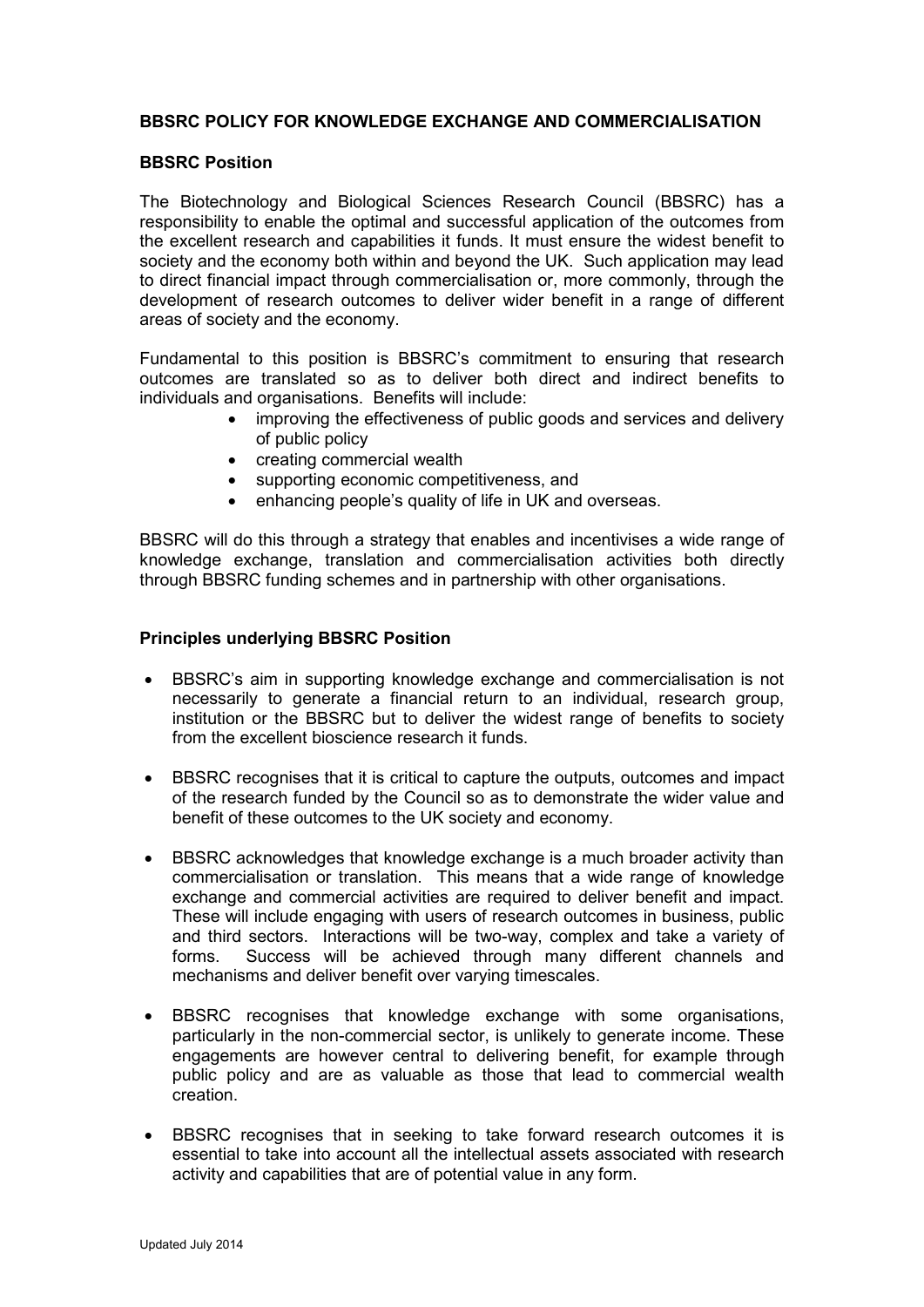- As set out in current conditions of grant, BBSRC delegates responsibility for the identification, management and application of intellectual assets arising from research funded by the Council to the host institution. This includes identifying and managing intellectual property and where they arise intellectual property rights, which BBSRC appreciates, in certain circumstances, can be central to delivering commercial benefit from research outcomes.
- As part of this responsibility. BBSRC expects the host institution to make effective decisions around intellectual asset management so as to deliver the widest benefit to society and the economy. This will include recognising circumstances where the publication of research outcomes or free dissemination to business might be the most effective approach.
- BBSRC anticipates that institutions will seek opportunities for sharing or combining intellectual assets in the interests of public good as a priority over institutional benefit.
- BBSRC holds that all excellent research will have impact, but accepts that not all research will be translated to practical application. The principles underlying BBSRC's position on impact are described in BBSRC's [Impact Policy.](http://www.bbsrc.ac.uk/web/FILES/Policies/bbsrc-impact-policy.pdf)
- Excellence in all forms of research and knowledge exchange activities is at the core of BBSRC support for knowledge exchange and commercialisation.
- Researchers who undertake knowledge exchange and commercialisation activities must be incentivised through recognition and rewarded by their host institutions and the research community. This will include rewards to inventors where appropriate but also wider approaches to recognise the commitment and success of individuals and groups in achieving benefit through the application and dissemination of research outcomes.
- BBSRC expects the universities and institutes in receipt of BBSRC funding to have a strategy and vision for knowledge exchange and commercialisation within the context of their diverse missions, areas of research and user communities.

#### **Mechanisms to deliver the Policy**

• **Institutes strategically funded by BBSRC**

BBSRC has introduced a separate funding stream to support knowledge exchange and commercialisation at the Institutes strategically funded by BBSRC. BBSRC's goal in providing this funding is to enable Institutes to take a longer term and more strategic approach to delivering impact through knowledge exchange and commercialisation.

#### • **Research community**

BBSRC has developed a [wide range of mechanisms](http://www.bbsrc.ac.uk/business/index.html) to support and encourage knowledge exchange and commercialisation. These can be accessed by researchers and users as appropriate to their needs. Mechanisms include: support for collaborative and strategic research, collaborative training, people exchanges and translation, as well as mechanisms to incentivise and celebrate success. In addition, researchers are expected to consider, as part of a research [grant proposal,](http://www.rcuk.ac.uk/ke/impacts/) how the proposed research might benefit society and the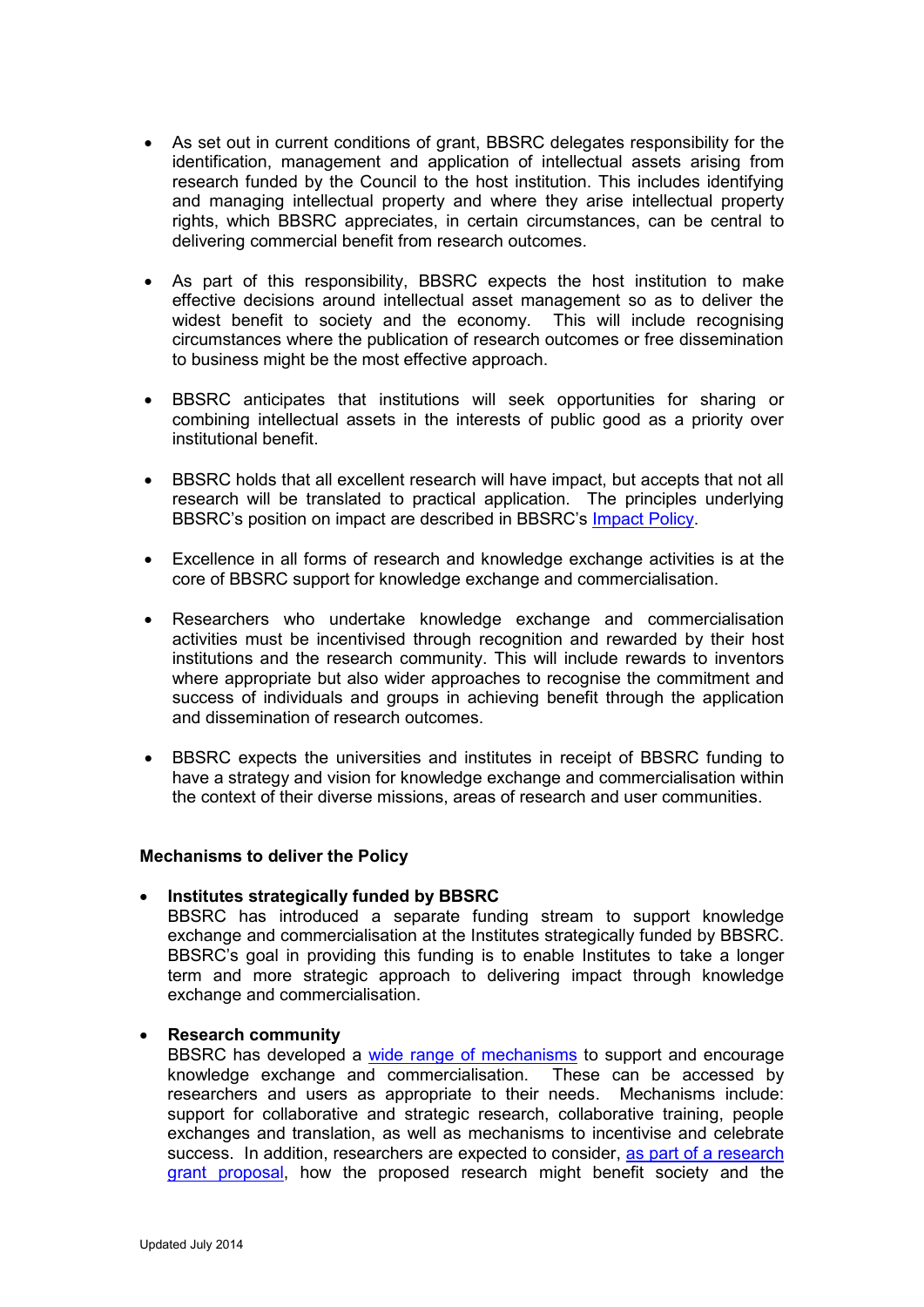economy. BBSRC also expects that those researchers that receive funding will capture and disseminate the outputs, outcomes and impact of their research.

## • **Strategy**

The [Bioscience for Industry Strategy Panel](http://www.bbsrc.ac.uk/organisation/structures/panels/industry/industry-index.aspx) provides BBSRC with expert advice on how research outcomes are translated to practical application. The Panel contributes to the development of BBSRC strategy for knowledge exchange and commercialisation, ensuring effective approaches to support the research and user communities. In addition, the Bioscience for Society Strategy Panel provides strategic input on societal issues surrounding the conduct and outcomes of research supported by BBSRC.

## • **Partnership – Users**

BBSRC research underpins the needs of a variety of users and business sectors often with differing requirements in relation to knowledge exchange and commercialisation. BBSRC uses a range of mechanisms to work in partnership with these stakeholders to ensure an understanding of the routes to application and that knowledge exchange support mechanisms are fit for purpose.

## • **Partnership – Funders**

BBSRC is positioned within a network of other funders including Research Councils, Funding Councils, Technology Strategy Board, government departments, devolved administrations, charities, business and financial organisations. BBSRC works in partnership with these organisations to ensure a greater understanding of the way research outcomes have practical application and to deliver collaborative or joined up approaches to support.

#### • **Public Engagement and science communication**

BBSRC is committed to ensuring transparency in all processes associated with the Council's support for knowledge exchange and commercialisation. Researchers are expected to consider how their research and knowledge exchange activities are consistent with BBSRC's approach to public engagement and science communication. This should lead them to consider how their proposed research, knowledge exchange, public engagement and science communication activities, address social issues, including public aspirations and concerns. BBSRC is also committed to publicising these activities and their outcomes in ways that enable the wider public both to see the outputs of the research funded by the Council and to engage in discussion around the potential applications of this research and their impact on society and the economy.

#### **Definitions**

#### **Knowledge Exchange**

Knowledge Exchange describes the processes, mechanisms, networks and relationships that enable knowledge derived from research activity to move between organisations. The term is applied to the sharing of knowledge that has potential impact on innovation, and to change, transform, enhance or generate new or improved professional practices, policies, technologies, products, services and public perceptions. (Adapted from: University of Stirling Knowledge Exchange Policy statement)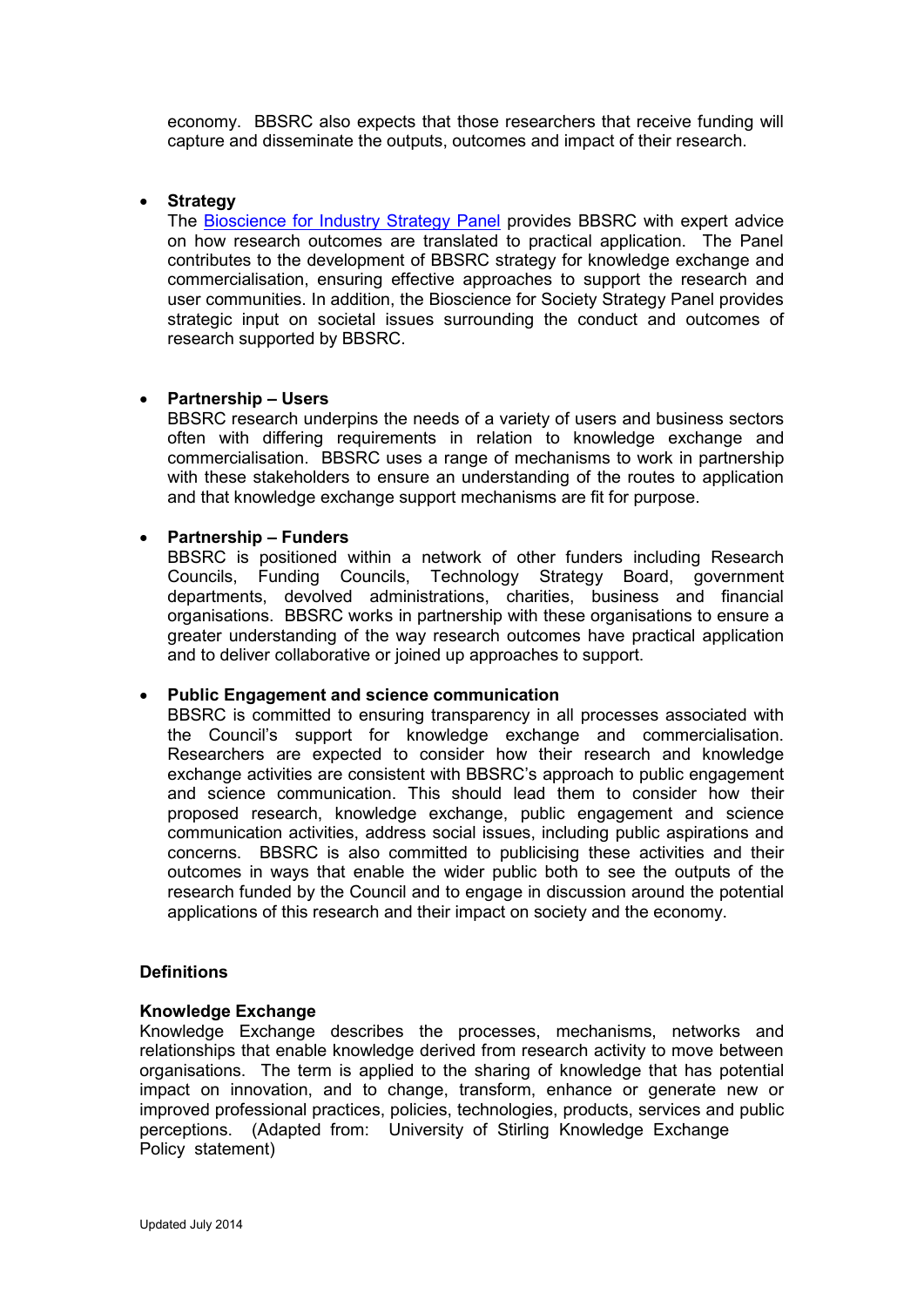## **Commercialisation**

Commercialisation (which in some contexts is referred to as Technology Transfer) describes the process by which the outcomes of research activity are brought to the market place through the development of new products, processes, services or technologies. There will be some kind of commercial return involved in the process relating to the potential value of the assets. The process involves the identification of research which has potential commercial interest and the designing of strategies for how to exploit this research. This will include the protecting and managing of the rights to intellectual property. The process is typically undertaken by dedicated offices in universities and research institutes and companies. Strategies can include the creation of licensing agreements or joint ventures, partnerships, or spin-out companies. (Adapted from PraxisUnico Report: Metrics for the Evaluation of Knowledge Transfer Activities at Universities, 2009)

#### **Translational research**

Translational research is defined as research that helps turn early-stage innovations into new products, advancing the innovation to the point where it becomes attractive for further development by industry. It reflects the fact that although academic and company research activity produces many new discoveries and inventions that have the potential to lead to marketable products this can prove extremely difficult. Bringing innovation closer to market often requires further work to establish scientific or technical proof-of concept or bring together the right business expertise to develop a given product. Translational research has the potential to help bridge this gap between basic research and marketable products. It is important to recognise that translational research may not achieve this fully. For example, translational research may advance the research outcomes to the point where intellectual property may be exemplified and consolidated, or technology may be brought to a stage at which commercial value can be ascribed to it and its potential defined more accurately. (References: Wellcome Trust [Reference/webpage no longer available – May 2016] and

RAND Europe: [http://www.rand.org/pubs/technical\\_reports/TR986.html](http://www.rand.org/pubs/technical_reports/TR986.html) )

# **Intellectual Assets**

An asset is an item that has monetary value or which can be used to add value to an organisation. Within the context of this policy the term relates specifically to the assets associated with research activity and capabilities. Some assets are tangible in that they exist physically and have a readily defined value. Other assets are intangible and do not exist physically nor have they a readily defined value. Intellectual capital is defined as the combined value of the intangible assets of an organisation, and will include for example people, technology, knowledge, processes and procedures. Intellectual assets are a key component of intellectual capital, these are the intangible assets that are or can be recorded (or written down, codified etc). A subset of these assets is Intellectual Property (IP) which will include for example technical information, know-how, methodologies, and Intellectual Property Rights such as patents, plant breeders rights, trademarks, copyright, registered designs etc that are legally protected by the statute law. (Reference: [http://www.oecd.org/science/inno/40637101.pdf\)](http://www.oecd.org/science/inno/40637101.pdf)